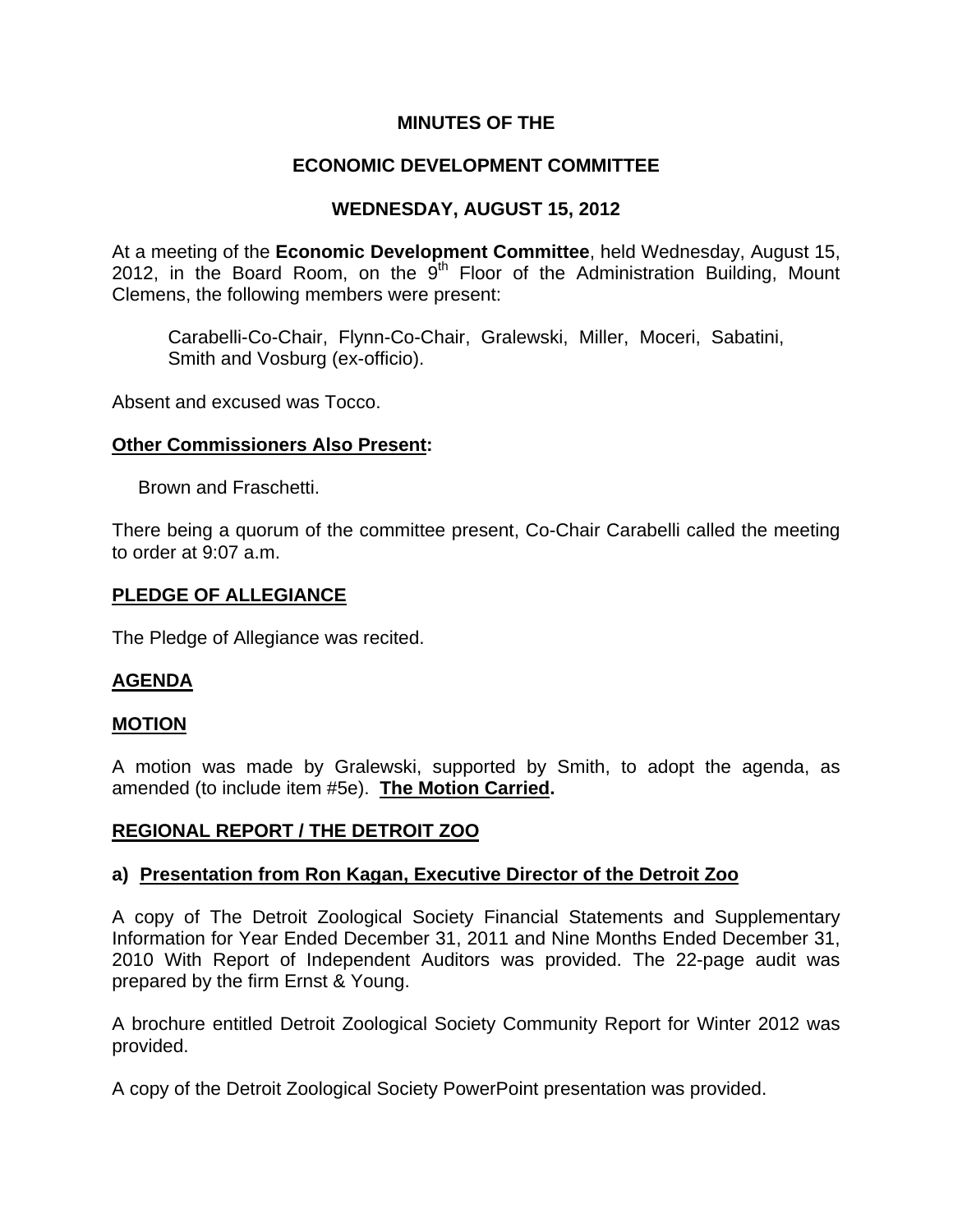Ron Kagan, Executive Director of the Detroit Zoo gave a PowerPoint presentation. Key slides shown consisted of the following:

- Detroit Zoological Society
- Stats
- Public Support, 2012
- Serving Macomb County
- Serving Our Community
- DZS Efficiencies
- A Few Highlights
- A Few Awards/Recognition
- Visitor Survey Results
- Major Improvements Since 2008
- New in 2012 Cotton Family Wetlands/Boardwalk
- New Arrivals/Significant Births

The following commissioners spoke: Carabelli, Miller, Flynn, Moceri and Fraschetti.

## **MOTION**

A motion was made by Moceri, supported by Miller, to receive and file the presentation from Ron Kagan, Executive Director of the Detroit Zoo. **The Motion Carried.** 

## **b) Macomb County Zoological Authority Update**

Peggy Kennard, who is a member of the Macomb County Zoological Authority, clarified the following:

- Sue Rocca is on the Zoo Governing Board and is the Macomb County Zoological Authority's appointment to that Board.
- Matt Ahearn is Chair of the Macomb County Zoological Authority and the Macomb County Zoological Authority appointed him as second to the Zoo Governing Board.
- Elizabeth Green is a member of the Macomb County Zoological Authority.
- There are five members on the Macomb County Zoological Authority. One member recently passed away (Loretta Lyk). Therefore, the Macomb County Zoological Authority has a vacancy due to her demise. She believed it is an Executive appointment with Board concurrence.

Peggy Kennard noted that the Macomb County Zoological Authority holds meetings several times during the year.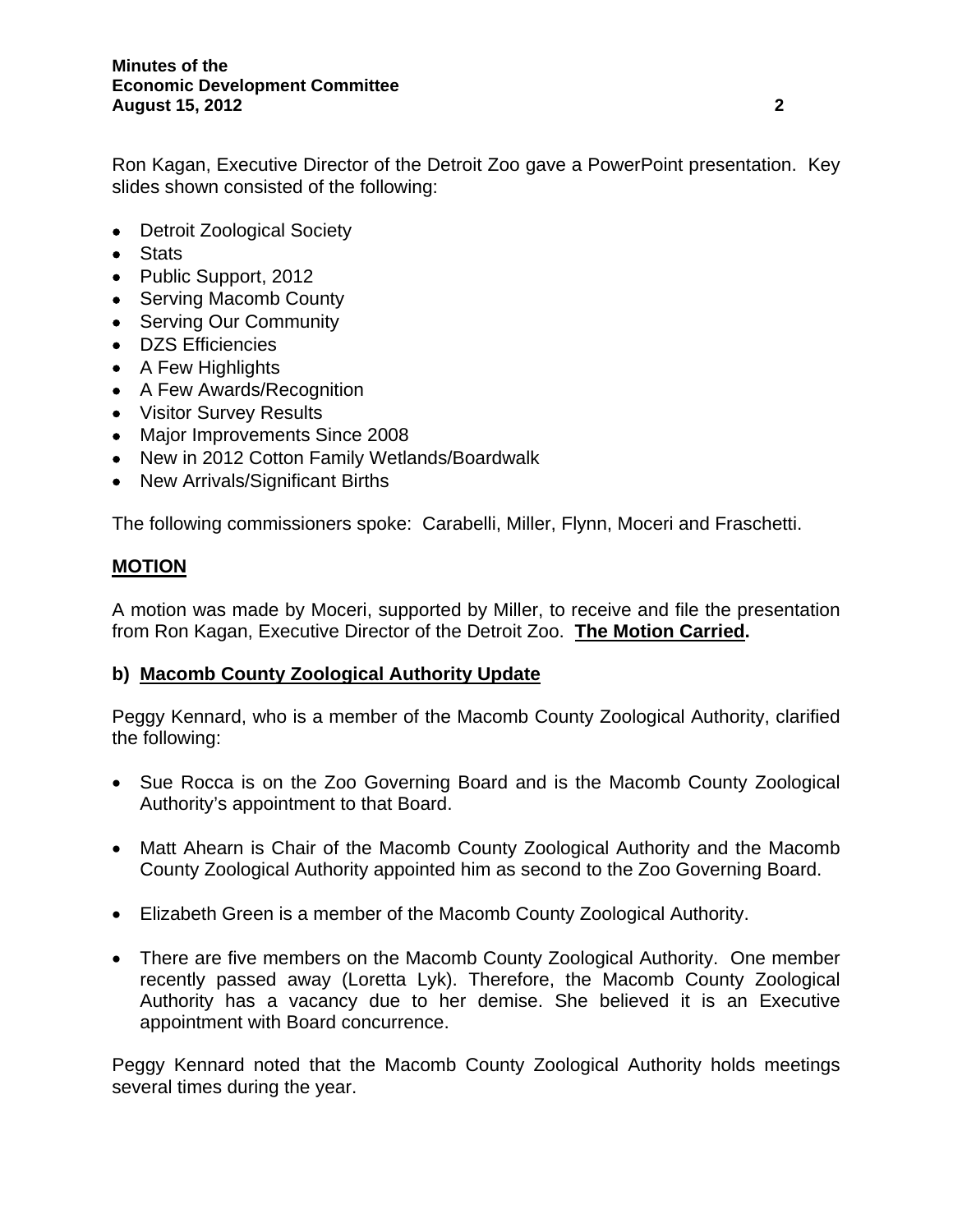The following commissioners spoke: Flynn, Moceri and Fraschetti.

# **MOTION**

A motion was made by Miller, supported by Moceri, to receive and file the Macomb County Zoological Authority update. **The Motion Carried.** 

# **c) Receive and File Articles of Incorporation and Bylaws of the Macomb County Zoological Authority**

Co-Chair Flynn indicated that a letter will be sent to the Office of County Executive regarding the vacancy on the Macomb County Zoological Authority.

Co-Chair Flynn noted that a lot of due diligence was put into the DIA Articles of Incorporation and he will ask Jill Smith to amend the Articles of Incorporation of the Macomb County Zoological Authority to place similar language within that document. Frank Krycia indicated that Jill Smith is currently working on it.

# **MOTION**

A motion was made by Miller, supported by Smith, to receive and file the Articles of Incorporation and Bylaws of the Macomb County Zoological Authority. **The Motion Carried.** 

## **d) Receive and File 2011 Macomb County Zoological Authority Audit**

A copy of the Macomb County Zoological Authority Financial Report for Fiscal Year Ended November 30, 2011, as prepared by the audit firm Plante & Moran was provided.

## **MOTION**

A motion was made by Miller, supported by Sabatini, to receive and file the Macomb County Zoological Authority Financial Report for Fiscal Year Ended November 30, 2011, as prepared by the audit firm Plante & Moran.

The following commissioners spoke: Fraschetti, Moceri and Flynn.

Co-Chair Flynn called for a vote on the motion and **The Motion Carried.** 

## **e) Receive and File 2010 Macomb County Zoological Authority Audit**

A copy of the Macomb County Zoological Authority Financial Report for Fiscal Year Ended November 30, 2010, as prepared by the audit firm Plante & Moran was provided.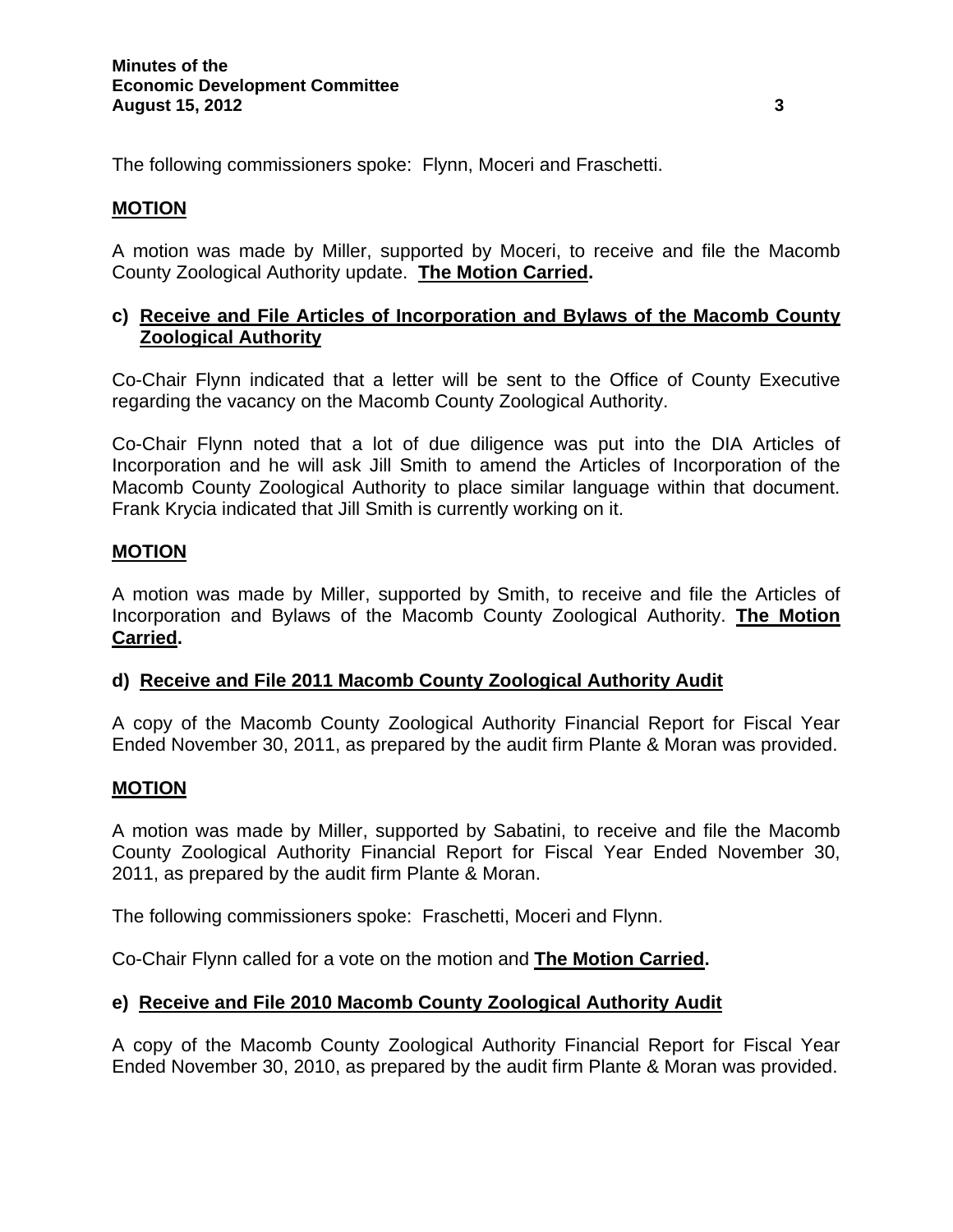### **MOTION**

A motion was made by Miller, supported by Gralewski, to receive and file the Macomb County Zoological Authority Financial Report for Fiscal Year Ended November 30, 2010, as prepared by the audit firm Plante & Moran. **The Motion Carried.** 

#### **ECONOMIC DEVELOPMENT**

### **a) Accept or Reject the Establishment of a Commercial Rehabilitation District for 20891 13 Mile Road, Roseville, MI \*(see below)**

A copy of the official Resolution Establishing Commercial Rehabilitation District for 20891 13 Mile, Roseville, Michigan was provided.

Mike Connor from the City of Roseville gave an overview of this request.

The following commissioners spoke: Miller, Carabelli, Fraschetti and Flynn.

**\*** During discussion, Frank Krycia explained the correct procedure and action that needed to be taken for this request.

After discussion, the following action was taken:

#### **COMMITTEE RECOMMENDATION – MOTION**

A MOTION WAS MADE BY SABATINI, SUPPORTED BY SMITH, TO RECOMMEND THAT THE BOARD OF COMMISSIONERS RECEIVE AND FILE THE ADOPTED RESOLUTION FROM THE CITY OF ROSEVILLE ESTABLISHING COMMERCIAL REHABILITATION DISTRICT FOR 20891 13 MILE, ROSEVILLE, MICHIGAN. FURTHER, A COPY OF THIS BOARD OF COMMISSIONERS' ACTION IS DIRECTED TO BE DELIVERED FORTHWITH TO THE OFFICE OF THE COUNTY EXECUTIVE. **(FORWARD TO THE AUGUST 16, 2012 FULL BOARD MEETING)** 

The following commissioner spoke: Miller.

Co-Chair Flynn called for a vote on the motion and **THE MOTION CARRIED.** 

#### **BUDGET AMENDMENT**

### **a) 2012 Budget Transfer Request / Planning and Economic Development Department**

Jeff Schroeder gave an overview of this budget transfer request.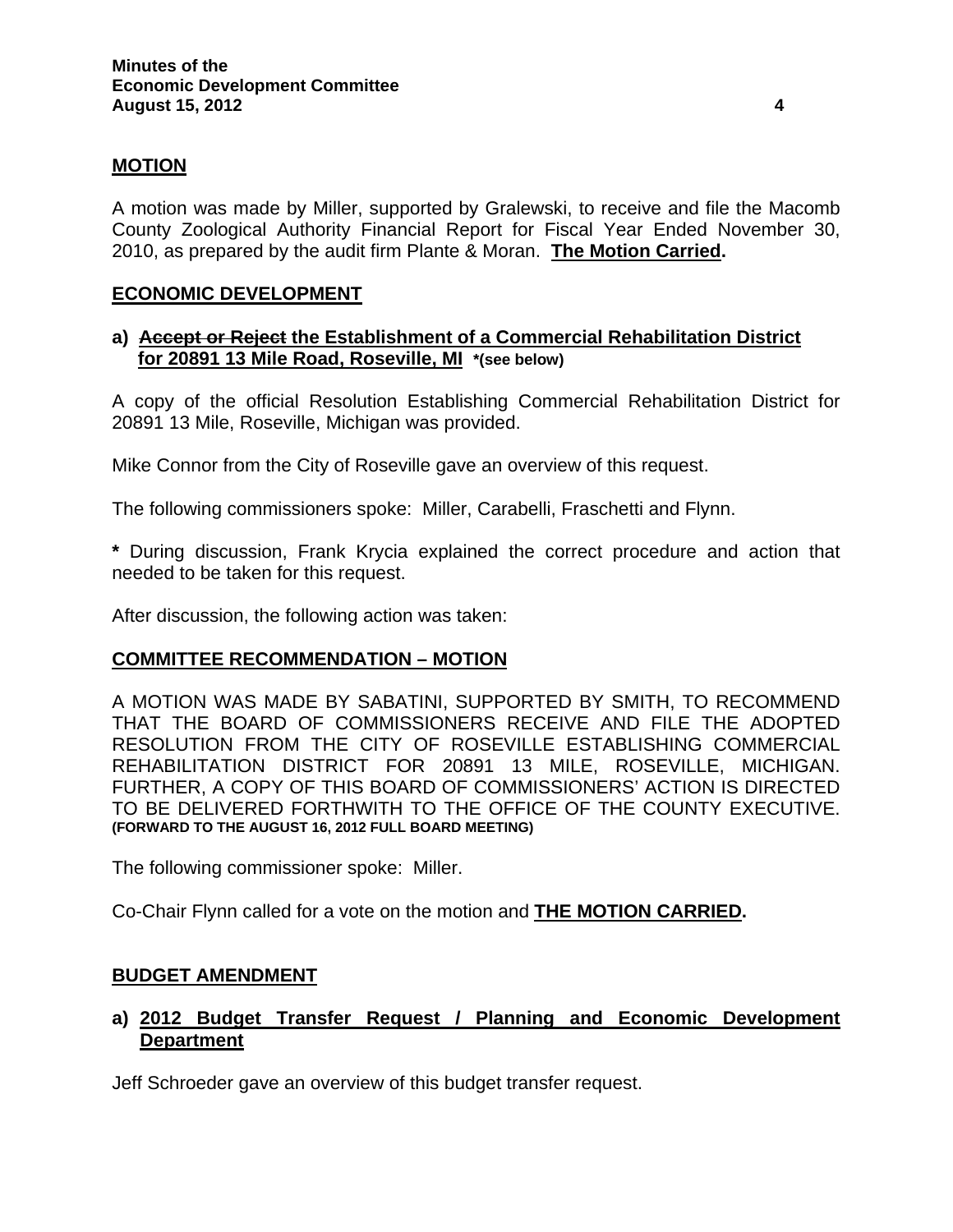### **MOTION**

A motion was made by Moceri, supported by Gralewski, to approve an increase in the budgeted expenditures in the 2012 Planning Special Aerial Photos account (org/key 36180120) in the amount of \$88,457 from program fund balance for payment of spring 2012 digital aerial photography partnership invoice (State of Michigan \$64,419) and replacement of GIS mapping server and related computer hardware (\$15,000 estimate IT Department). Further, this budget action addresses budgetary issues only. It does not constitute the Commission's approval of any County contract. If a contract requires Commission approval under the County's Contracting Policy or the County's Procurement Ordinance, such approval must be sought separately. **Forward to the Finance Committee.** 

The following commissioners spoke: Carabelli and Flynn.

Co-Chair Flynn called for a vote on the motion and **The Motion Carried.** 

### **UPCOMING EVENTS**

#### **a) Receive and File Update on Upcoming Events**

#### **MOTION**

A motion was made by Miller, supported by Sabatini, to receive and file the update on upcoming events. **The Motion Carried.** 

#### **NEW BUSINESS**

Co-Chair Carabelli announced that he and Co-Chair Flynn plan to hold a town hall meeting for ballot initiatives that will affect Macomb County.

Co-Chair Flynn noted that the Citizens Research Council will be invited to attend the town hall meeting.

Co-Chair Flynn announced that there will be a special meeting of the Economic Development Committee on August 29<sup>th</sup> immediately following the meeting of the Audit Committee. The committee will be reviewing the Recommended Budget for Special Revenue and Enterprise Funds for Fiscal Years Ending September 30, 2013 and 2014 for the Department of Roads and for MSU Extension Grants. He noted that another special meeting will be called so amendments can be offered at that time.